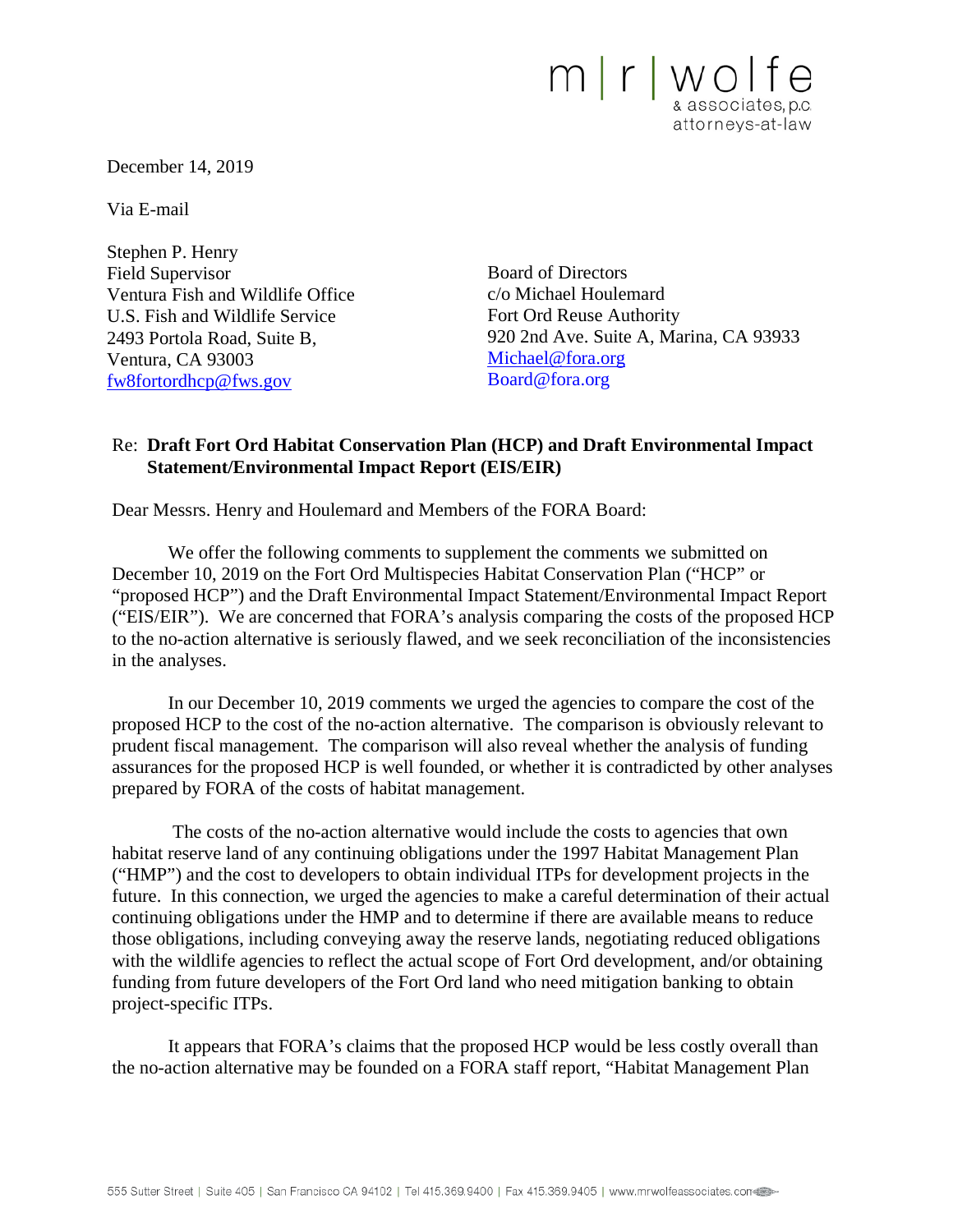Responsibilities Analysis" ("HMP Responsibilities Analysis").<sup>[1](#page-1-0)</sup> LandWatch asks that the response to these comments indicate whether there is in fact any other analysis of the cost of the no-action alternative and provide that analysis.

The HMP Responsibilities Analysis conflicts with the analyses in the HCP and the HCP EIS/EIR in two important respects, which must be resolved. In addition, the HMP Responsibilities Analysis contains a conceptual error: it fails to recognize that developer payments to agencies for mitigation banking would reduce agency habitat management costs in the no-action alternative.

CONFLICTING ASSUMPTIONS REGARDING USE OF HMP HABITAT RESERVE LAND FOR DEVELOPMENT PROJECT MITIGATION: First, contrary to the EIS/EIR, the HMP Responsibilities Analysis states that the HMP habitat reserve lands *could in fact be used to mitigate take that occurs on the land designated for development even if the basewide HCP is not adopted:*

If USFWS and CDFW are willing to negotiate permits relating to former Fort Ord development parcels without a basewide HCP, acreages within the Habitat Reserves could serve to mitigate for take.

(HMP Responsibilities Analysis, p. 14.) By contrast, the HCP EIS/EIR assumes that in the noaction alternative, the HMP's habitat reserve areas could *not* be used as the mitigation land for take on the vegetated land designated for development. The EIS/EIR assumes that mitigation for the take by development projects would have to occur either outside Fort Ord or on the vegetated development land itself. Thus, the EIS/EIR assumed that only 25% of the vegetated development land could actually be developed in the no-action alternative. ((EIS/EIR, p. 2-6; *see also* EIS/EIR, p. 4.4-4). The EIS/EIR ignores the fact that development projects can be credited for mitigation through conservation and management of land designated as Habitat Management Areas under the HMP.

FAILURE TO REDUCE AGENCY HABITAT MANAGEMENT COSTS BY THE AMOUNTS PAID BY PRIVATE DEVELOPERS FOR MITIGATION BANKING: Despite the assumption in the HMP Responsibilities Analysis that mitigation for development in areas designated for development *could* rely on acreages within the Habitat Reserves to mitigate for take, the analysis fails to reflect that synergy in its discussion of the total agency cost to fulfill HMP obligations and developer cost to pay for project-specific individual ITPs.

The sole analysis of the cost of individual ITP's, tacked onto the report in a final paragraph, assumes that 600 acres of land would be developed and would have to pay \$50,000 per acre for mitigation banking, a \$30 million cost to the private developers. (HMP Responsibilities Analysis, p. 17.) The discussion then states that this \$30 million would be "above and beyond the \$35.1 to \$52.3 million required for HMP management requirements."

<span id="page-1-0"></span><sup>&</sup>lt;sup>1</sup> Mary Israel, FORA Associate planner, Habitat Management Plan Responsibilities Analysis, February 28, 2019, available as pdf pages 51-68 at<https://www.fora.org/Board/2019/Packet/030819BrdPacket.pdf>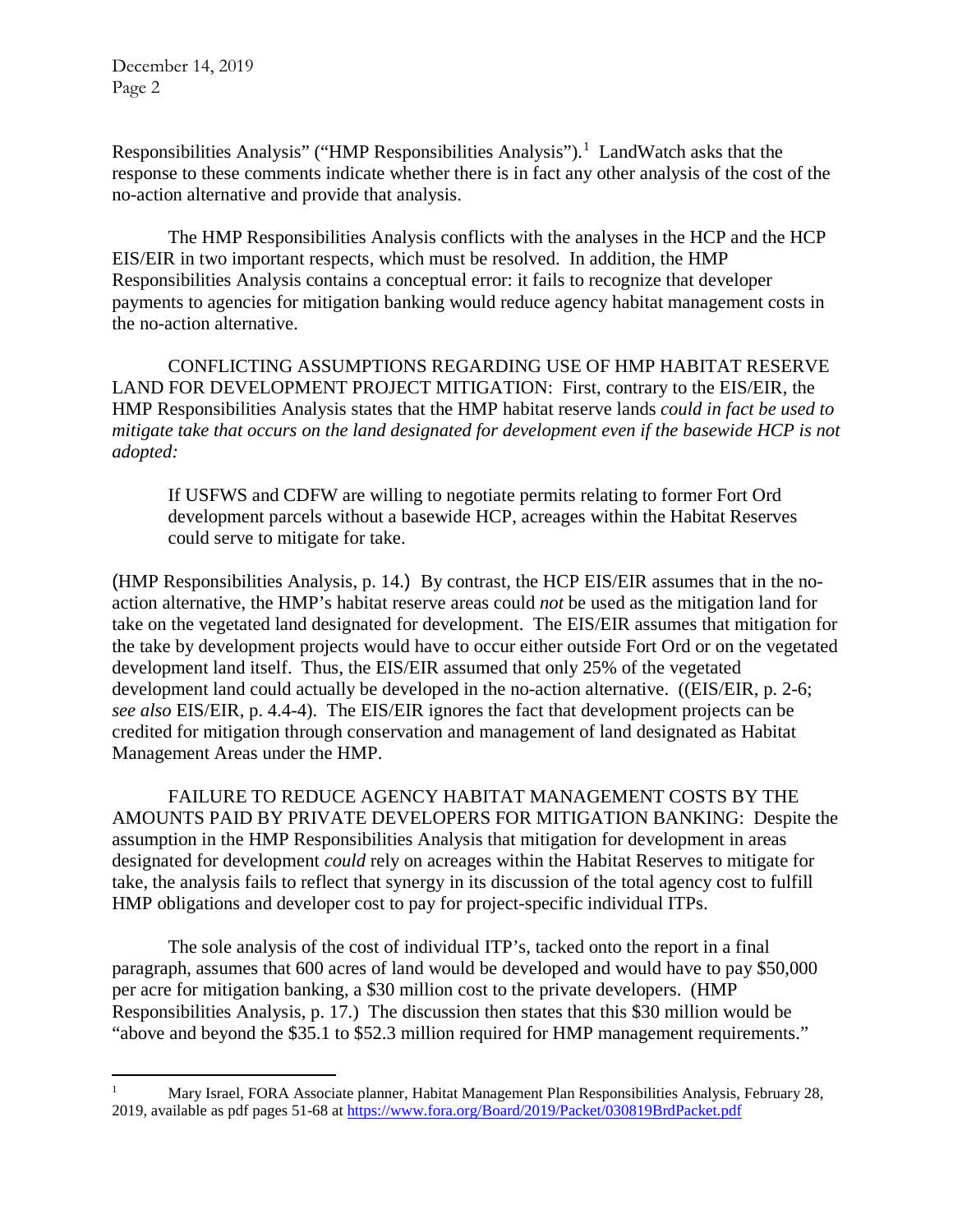(*Ibid.*) Based only on this analysis, the HMP Responsibilities Analysis states that "this estimated cost far exceeds estimated basewide HCP costs." (*Ibid.*) *This fails to account for the possibility that private developers could pay that \$30 million to the agencies that own the habitat reserve lands, thereby reducing those agencies' costs by \$30 million.* In effect, the HMP Responsibilities Analysis double counts the cost of meeting HMP obligations and the cost of mitigation banking for private development.

Indeed, if private developers are in fact willing to pay \$50,000 per acre to mitigate take for one species, the developer payments to the agencies that own the HMP habitat reserve lands for mitigation banking would likely exceed the 30% portion of the CFD taxes that FORA has allocated for habitat management and on which the proposed basewide HCP proposes to rely. The agencies may be able to substantially defray or eliminate their continuing obligations for HMP management if they are permitted to act as mitigation bankers for private development. This option needs to be explore carefully.

FAILURE TO PROVIDE ANY MEANINGFUL DETAIL IN THE HMP-ONLY COST ANALYSIS: The HMP Responsibilities Analysis does not provide any actual detail supporting its calculation that the agency cost to run the HMP would total \$1.5 million. LandWatch asks that the response to these comments provide the details of the HMP-only cost analysis, which purports to be "based on the HCP cost model prepared by FORA's HCP consultant ICF." (HMP Responsibilities Analysis, p. 16.) In particular, please identify the costs that would be common to both the proposed HCP and the HMP-only analysis. Please separately identify the costs that would be unique to the HCP, i.e, the costs that make up the difference between the HMP-only cost of \$1.5 million per year and the HCP cost of \$2.5 million per year. What activities account for the additional \$1 million in HCP costs?

FORA has claimed that the HCP would attain economies of scale compared to the noaction alternative. Please identify these scale economies in sufficient detail that the agencies can understand whether they would justify the 50-year financial commitment to the HCP.

THE ENDOWMENT NEEDED FOR A \$2.5 MILLION PER YEAR HCP CANNOT BE THE SAME AS THAT FOR THE \$1.5 MILLION PER YEAR HMP-ONLY: The HMP Responsibilities Analysis assumes annual management costjust to meet the existing HMP obligations of \$1.5 million. (HMP Responsibilities Analysis, p. 4, Table 1.) To fund that continuing obligation and start up costs, the HMP Responsibilities Analysis assumes that the agencies (or a JPA formed to manage the HMP obligations) would need to set aside \$35.1 to \$52.3 million, assuming investment returns of 4.5% to 3%. (HMP Responsibilities Analysis, p. 16.)

By contrast, the HCP assumes annual management costs of \$2.5 million would only require a \$51 million endowment, consisting of the \$16 million FORA will have set aside by 2020 plus an additional \$35 million collection of CFD taxes in the next seven years. (HCP, Tables 9.1a and 9-6 [annual cost] and Table 9-6 [cost and funding sources].) Elsewhere, the HCP identifies the required endowment as only \$49 million. (HCP, Table 9-8.) The HCP analysis assumes comparable investment returns of 4.5% to 4.2%. The subsequent EPS